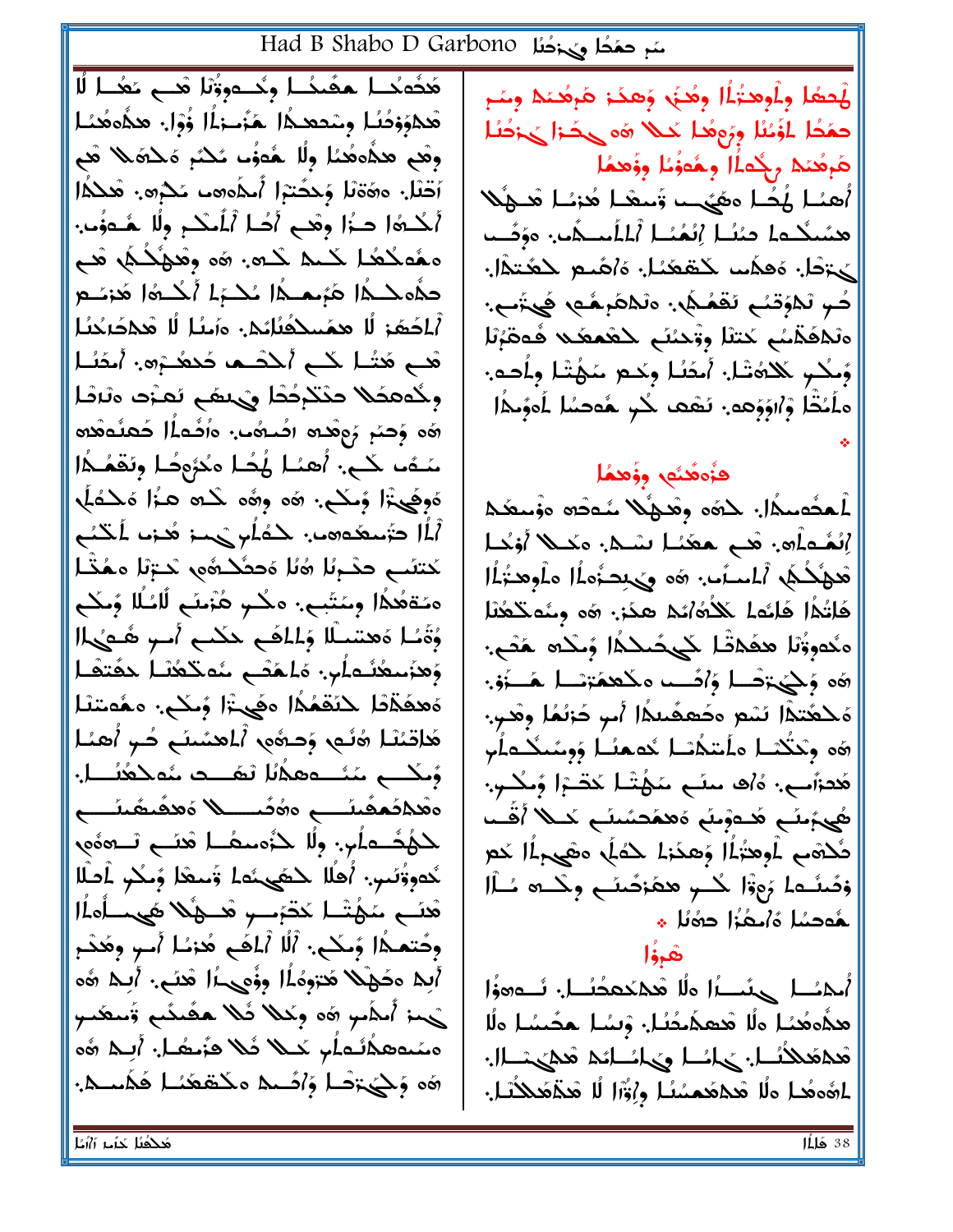Had B Shabo D Garbono سُمْ حَمْحًا مِيْ ذَمَّا

حمَتُـل فَيحَتُـل أَهُـلَ. حمَفَعَنَـمأل وِهَقنَـم أَللَّهُو كَبَرْحَكُمْ وَمَكْنٍ كَلَّاتُوجَاً. وَكَعَمَّرْتُومَاْ ا وِتَعْمَــدًا هَوِيجَــتَزَا وَمِكْــعِ مَنْـــرٍ مِمَــزَوْ. ەَحْسَةَصْلَ ەَسْتُرُوْا وُحْكَمْ بْمَشْقُصْهِ مِنْتَقَالَ: مكعتقها مأتذهها واضكضزول موؤمسا كَتَعُـٰهُا هُـعٍ كَـنُـكِّلِ وَوَّهِ هوَكُـكَـم. هَعَكَــد لَّٰلِ هَدَٰۥ مَنۡوَٰط هَمۡعَنُوۡاً مَعۡنَٰلًا وَۡعَٰرُ ۖ لْمَلَاهُ| هَـمَـٰلَـٰعُـٰوِ لَـٰهَا لَـٰـٰعَـٰہِ حَثَـٰدَاحُـہِ. هُ/ـمَهُ| لَحْمِ وِوَصَائِدَ مَعْبَسُائِدَ بِمَعْلَا لَلْكَحِفَا هَٰذَا ؤُهيئُنَا وِرَٰهِهَٰا هَٰٓبَـٰمَا ِ. هَمَٰٓ لَا حَقَيْنَبَ هَي ـأَٱوَّلُ لَعَنَٰهَ ۖ حَـقَوِينًا ۖ هَزَيْعًا. ۖ فَو هَمَّحَسَّيَّ لْحُــرِ ـأَــعتَّــمــداً أَهْـدــداً. لَاتَّــمرِ ـأَمرِّـداً ا سَبَاًا مَحْزُهسُرِ هَبْسُا هَيْجِاًا هُزُانُـبْدًا.  $\bullet$   $\mathsf{La} \circ$ 

تحهزًا هَ حَسَا كَــرٍ أَهنـًا هُحُـا هَعْـزًا هَعَنْنَـا. وَبَسْمًا هُمْ هُرْتُرُسٍ وُهْلَ هَهَدَتْكَتَا. هَاهُتَمَا مَاتْـا ەئـەزەْلَا ڧىكىـىدۇم. أَھَـا ھُـزى أَھ هُمُا حَدَاخًا وِنَعْمُكَ هُوِفَيْتَ حَنْ كَهْـٰزَا هُنُا وِحْقَعْـا وِمُنْحَبٍّ لَلكْلَـٰهِ مِنَعْـمَا. ممَّنْبِ ثَـٰدَه وَّسِعْدا مِنُوهِنُـا لِكَثَلَٰثَةِ بُنَتُـا وَمِـكْدٍ. ەَىـُـىـدًا لْمُحَدُّنَـدًا لَـكَـكَـدُّەم كَنَّـتْـزا هؤتعثا ونفد لحب هُوصْها هقُنا ەھُەڭْلَا وِصَّاْ. ەلَّاھُەر مُحْزُەسُر ھَرُىھَا ۞ . وَسَمَّ حَمَّجًا الْوَّسُّا وَوَوِهُا كَلا 60 كَحَدًّا . حَجَدُنَا هُمَمُمًا حَكَدُا هُوَٰئًا هُرِوَٰا وِوَٰهَمَا أَحرَى لِمَكْمَلِ وِلَا حُلِّ هُدَخَمَتٍ. نُـ90وَٰا أَحرَى وِلًا لِمُعُلِّ. حَمَوْا حَاهُووُا وِلًا صَلَّ هَدَكَ سَفَا. تَكْتُـا وِحْـوِهِ تَكْتُـا حُـا هَامِـرَو. حَاسَـٰ; لَا هِجَمِعْهَا وَإِوَّا وِلَا صُلَّ هُمِجُهِيَ ۖ أَحْكَمَا.

ەڭھمَّتْل مَـزَوْل ەڭپچىلىدا ۋىكىر ھى وَمِنْهُمْ سَنُوْلَىٰ أَبِيهِ هُو هُوَ وَلَاهُكُمْ أَحْزَهِهِ. ەڭسۈڭە وقھ-ئەھ سكىعىدا أَصُعى. أُبِـــدُ هُه هُه وِلَمْــــرُا مُحـمــدُا همَنْـــد. هَ تَجْهَالًا وِعَعُدا هُمُّوَوُٰكُمْ ضَكُـمْ هَٰاصَّـعِـمْ. أَبِهِ هُو هُو لَابِهِـلَٰا هِجَنُـبِـهَٰا وَلَوْجَـٰهِ وِهُـا حفَفَا وِهَزَهُ عَهُرٍ كَرِهُا وَمِكْنَهَ أَهْضَهُ. هَكْتُهُـبِدًا هَنْـم وْقَدْسَــة يَنْصُبِكْ: أَلِــط هُه هَه وِكْدِنُدْسُمَٰا هُــٰهَلا هَـٰعُنُـه اُهْ ـٰهَـٰـٰٓءِ اُهْ سكىعىدا حصَّىء مَكْسُم وَصَفَصًا همَا مُعطَعُنُــا هَمْبِـــمْ. أَبِـــمْ هُء هُء وَحْكَـــزا شَاَّأُوُها مكْتُرَة وَٱوْهَٰكِكَا تَسْعِكْ: مَكْكُرُوْ هُم حُكُوْ وَهِنَا هُهُموُٱنُهُ هِنَاهُ ٱهْتَعَهُ. أُبِـِي هُو هُو مُحْجُدُهُـا أَوْعِـي. هَـحْمَـهُتْـا أَهلَىها. مكْحُرًا أُهْمِهُا هَصْكُمْ هَحْعُجُمْهَا) وَحِمْهِنَا هَتُا ۖ حَسَعَۃًا ۖ هُمَا ۖ هَسَكَعِهَ. أَبِـمَ المرثو لمتكه مسرهأ لمشكل وه وه هَحُدA. هَحْخَقْنَا ـأَوْهُــدا حَـُـمِ هَحْفُنُـهِـأَا وۡلَكُــٰڔٖ فُنُوهُــٰـٰهُا. أَلِــٰهُ ۞ه ۞ه وۡكُدَّاحُــــع وَوَهِهِ مَحْشُووَهُنِّي أَصَّـهِ. وهَجَّالًا هُزُّوهُمْ ا لْخُدُوفُفِّ فُصْحًا. أَبِيا هُو هُو فِحْمُعْنُوْهُا هَتُمْ سَتْمَا مَعْكُمْ. وَصَدَمَتْ التَّمَا صَحْفَ ٱلمَّسْتَ جَزْيَتِكُمْ إِنْهُءَلَٰنِ سُلْمٌ. وَجَسَّعَدُوْا ەقىمئىل خۆچى ەقئىمىپ قىلىتىنىل ەللى خېتللا هَوْهِــــــمْ. أَبِـــــمْ شَه شَه وِهْدْهَنْــــمَٰى حَمَقَـــمِ هَمْحَزُنُـائَــْ( )ْـاهُڪَــْـدا هُ10هَــْ ) فَصَـهُـلُ وَ)صَــُلْب لَمَحْدِ كَبِ. أَبِــدُ هُو هُو وَأُوفِسُـلَ وِمَتْلَـلَ وِؤُهِــدْ كُنبِ: هُـمُصَــلًا وَكَـــْهُوْا هَــُـفَكَلَا لمَؤْسِمُ}ہُکے کہا گے۔ ہوگئیے ہے ھزَىىعُلُمَار ھُزىُل. وَكَمَاطًا ەضَەرْھُلا وَىكَى

مَحْدُمُا حَرَّء أَأَامًا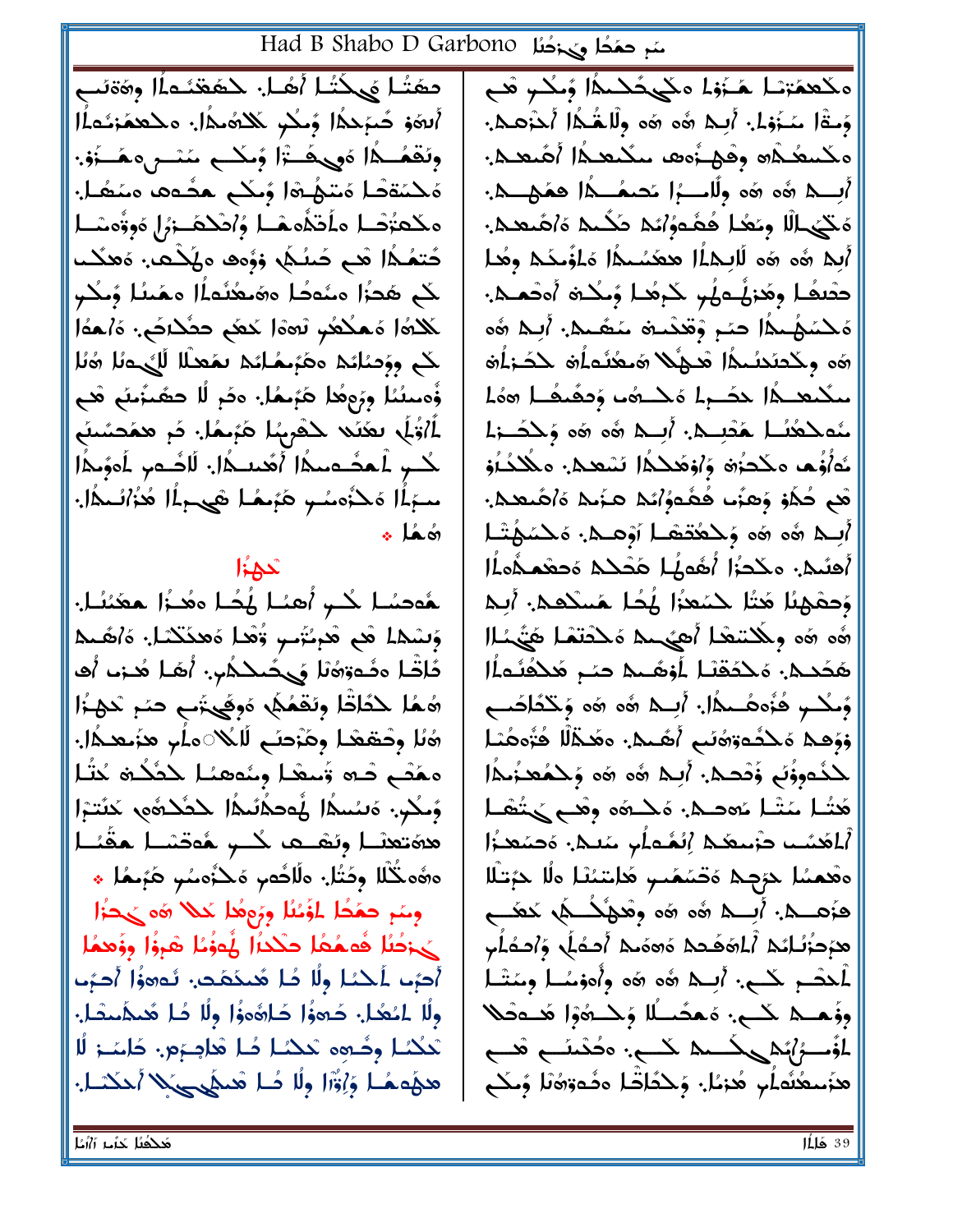وَّسْعَكْتُرُومٍ أَرْضِ هَزَسْعَلْتُمْلُّدُومٍ كَتَبَلَّلُّ قَلَّا هنِّهكم إهه للهَعْنا حَتنَا همْسكم، لَاهَتَنفَى هَانْسَكُمْ كَنْجَكْتِصَبُّومِ هَا وَتَوَا وَّوِمَا سَعْبُوا وِقَوْمَ وَهُمْ هَالْسَكْتُمِ. 1.4% هَهُمْ وِكْتِفٍ أَمْرًا تَمْعَدًا مِنْهَىكُعِنُدُهِ ۖ أَبَوهِ هَامِنْكُــــمِ. 146 أَمُهُمْ الكَــــومِ أَسْـــمْلَمْ ا مَهَنْ اللَّهُ إِلَى مَنْ مَعْكُمُ الْمُحِمَّرَ أُوهُا هُوَهِ قَنفُط وُوهِ فَكَمَرُهُمْ كُلُّوهِ أُوهُنَـــزَا هُتمُعَكُــمِر. أَبْعِهِ كَــبِهِبْ شَهْـَــبِهَا كَــبِهِبْ هُ/هُمضُـلُ وَإِ وَهِكَتــرَا هِنَرِهِكُـمي. هُ/أَـلُّـا هُهُ| وكبوب صُـزمَا وَوِب منَدَسُــدَا خَلَــُبوب هُعِعْنَــــمِلَّـــزا، أُهِهِ لَانُـــــا وِحْمْهَا حَفَــــمِمَّا هَنْسَكُم, ﴿ كَالْمَا اللَّهُ ۚ وَكُلِّصٍ خَهَٰلًا وِشَهْٰذُهِ ۖ أُهِهِ كُلْهِهِ وَحَدًا وَهِبَ أَوْهَدَهُا هَاهُعَدُومِ هُدوه هُداً!. أُروه للأُخارُو صَـٰاوُ هَـٰاو هَٰٓزُمـٰهَا َدُوهِ أَهزَٰنَوْهِ مِزْكُومِكُو أُوهِ هُاهْعَكُوبِ. هَٰٱلْمَاهُ وَلَاهُتَّعْسَسَا هِنُوهِكْسَــوِر. أُبْعِهِ كَتْنَهُنْكُلْ هُرِجُدْكُمْهُرْ. أُنْهُمْ كُلْهُمْ أَصْرًا أَهُم} هُدَهُكُم دُومٍ هُدَاهُ إِدْهَمُوَ أَمَّ هَٰتَا خَلَقِهِ سَعِدُا هُـهُ| هِسَاخَعِكُم بِ. 110\$ هَهُمْ وِلَّا هَٰتِهْمَا وُهِهِ كَسِعْدَا هَٰدَاوِكُـدِ أَهِهِ لَامْتِمْلَ كِلْكَحْمِ هَاهِمَدْكُمْ. أُمِهِ لَاحِفَتِنْلَ همَما كُـــــــم، حَـــــــمِ، هَاهُــمُـــــــا وَمِــ هَٰلاَعُنُـه أُمرُهم أُهِم هَٰدِلامُ بَـٰها). هَا مَا الله عَاه ولَا فَاوَتَّىٰ وَوَقَلَـٰهُمْ أُهُوهُ لَّـٰـٰهِهِ نَقْـٰٓرًا وُهُوهِ فَيْ نِّبِ هَالْسَكْـمْ. قَدْمِلْا هُدِكْـمْ لَا كَــْهِبْ

هَكُهُ| فَاسُزًا وَهَدَعَهُمْ هُدِهِهِ خَاسَۃٍ وِلَا ضَا أَهْتُومُ الْمَحْكَلِ وَبِعْدَوْ}أَسْلَمْطْ الْمُؤْتَوَارْ. أَصَوَّت وهُام أُحبَّ وِمْا وِلَّا خَاوِمْا هُـٰهَـٰكُمْ لَمُكْـَـٰهُ ۖ هُــــا ٱحْنُــــا. أَ هَٰٓةَلا وَٱحِكْتَهْــــا حْمَلا أَ مَكْرُهِ هَكِـدًا أَكْـدَهَا أَهِهِ أَحــزًا وِهُــهِهِ أَحُـل هُدهكُمْ وِلَا حُرْسًا. أُبِهِه نَهْسًا لَلْلَمْلُدِهِ. هَٰهَا وَحْضُرُبَىٰ هُدِهِ حَذُّهِ حَذُا هُرُسَمَاْ نُحْرَبُهُ أَكْتُوا هَٰزَعُمِ هَجُعَجًا وِلًا هُوَسَكُفًا. آمِنًا وِلًا حَاؤَسًا هَا هَتَا أَحْبَ هَكَمَهُو حُبْوِهِ َحَعُبُــرُه. أَعْوَدُا وَهَمَاتُــلا وُهُوَعَعْمَ وُهِهِ وها النفكروها النفخنه ومنسفين وصُّوما ەَھُىمْلَ وُوە مُوھَىــوْھى بِكَــْلــە. حِذَكَمَا دُوهِ هِنُوهُدْمٍ هَدَهُ هُلَكُمْ. أَهْدًا لَهُءُا ﴾ هزوهشا وَبِعَعُكَفٍ أَبْوِهِ وَهِيَ تَصِيرٌ. هَاهُ وْالْحُرْهِ هَزَالْحُرْمَكُمْ لَكَهُمْ أَلْمَا خَرْسِعَيْتِرْهِ. لْكَهْجُمْ هُذِبَ كَيْتَتَبَا لِمُكْتَبَا خُبْرَهِ وَدِمَٰنَا ۖ أَهِهِ حَثَلَاتُهِ أَ يُدِتْلُ أُهِهِ أَ هُنْدًا وَاعْقَعْدًا ۆتتتىنى: آڭىم ھُزْنئا كىچە ھكىمتى ودْهْنَا وَٱخْدَى أَوَهِ نُعْقَهْا وِهَاوَجْنَا هُالْمُومِ أحكمنا فسيحكش والمستحكم مناسبة والمستحمل وَهَبَعْنَــمْ شَهْكَعُنُــا خَصَّـعُــا أَهِهِ تَبْـفُــا لَاتَعْمَٰدًا أَوَهِ لَكُمْيَتَنِبِيْنِ وَمِنْكُمْ هَاشَمْهَ هَٰلَى وَحِثْتِهِ هَيُ زَسَّىنَا أَثْثَمِ أَهْسًا هَالَسْنُا، هَاجْتُا شَمَكَعُنُا. هَدْقُ جِسًا هَمَضًا هُدِهِ لْمَاْمَأْمِيْنِ وِلَا لَكُلُوهِ وُمِنْتُمَا هُنْتُمْ وَهُوَىٰ أَ هذَــوَسَوَوِي. أَوْهِ لَا كَـــومِنْ حَمِيْدَ اللَّهُ مِنْ مَعْ اللَّهِ مِنْ مَعْنَدَ مِنْ مَعْنَدَ وَوَسِعَيْـــرُومِ هَامِكْـــدْ هُبِيَّـــمْ أَ سَوْتَـْـا أَ حجتم أسالمكر حجم وتحصيهم بمنهن مَٰتِرَّدَهُ لَيْمٍ. ۚ ٱللصَّحْنَاتِ هَٰذِكُمْ وَاللَّهِ ۖ ٱلْحَكْمَالِ أَهِهِ مِحْمَلًا مَنْ مَمْ مَنْ أَهُمْ فَي أَلْمَاهُ وَمِنْ الْمُهَامَ

مَحْفُلًا حَبَّى ٱلْأَمَّا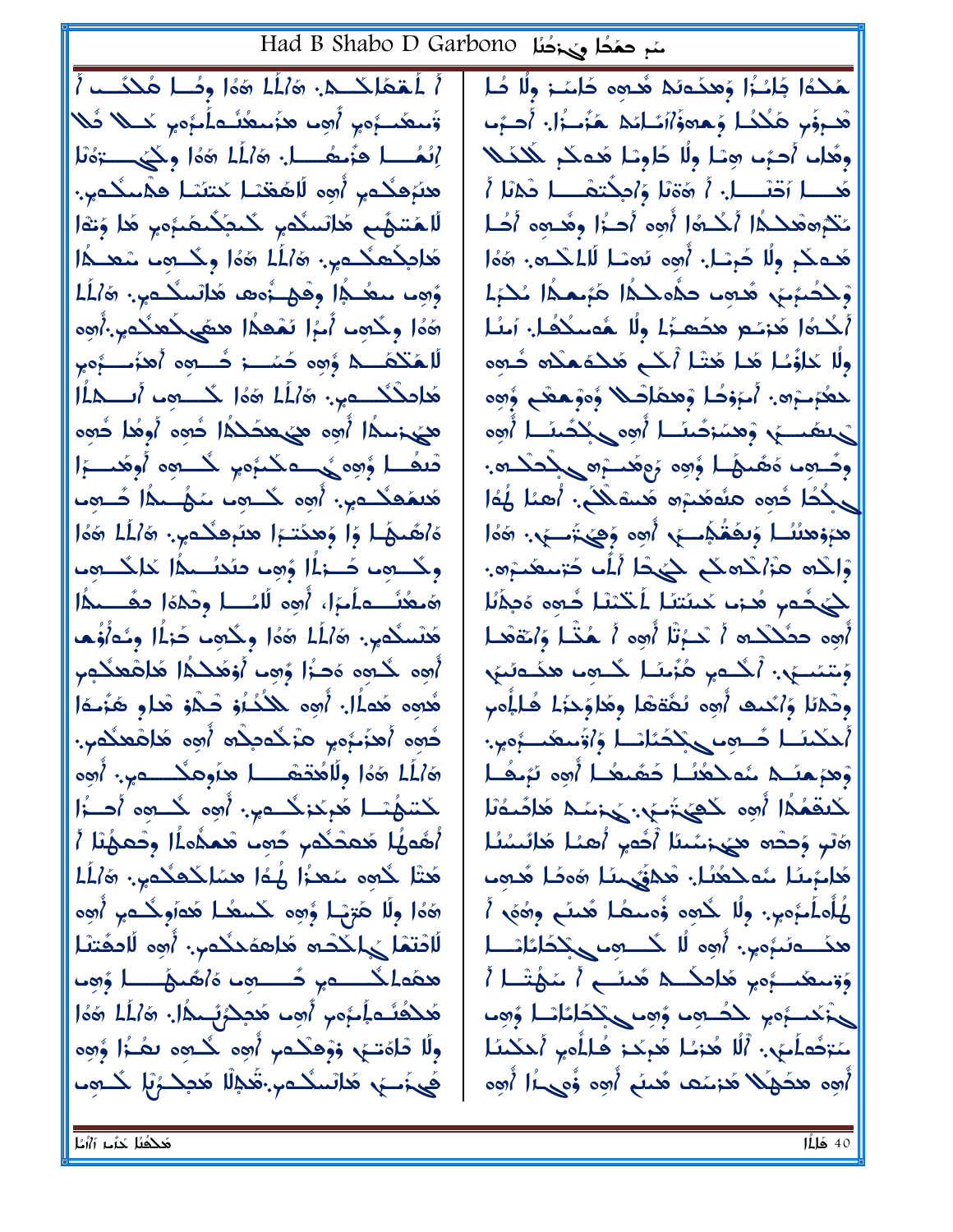Had B Shabo D Garbono سُمْ حَمْحُل فِي جَمْعَنْ الْفَرْقَةِ بِيَ بِيَجْمِعْ الْفَائِقَةِ بِيَ بِيَ ا

وجْعال ورَجِزَا أهنا هُحُا مُدْوَحُا هَنَّـٰزَا وَحثَدْاحُـ هَذَـٰ لْكَيْحَىكُمُ دَعَعَمُتَمْلَ وِقْدُهِ. وَلَا ضُلَا قَدَمَتْهُ لَحْقُوقُلُــةِ مِنْ أَسْـــمْ هُـــوْتَ حَوْسَــمَكْــمْ إِنْـهُــفِـلُـمْ. هُبَوْ حَذَرُنَا هَٰلًا سُمَحْعَنَا حَنَقَمُكَهِ مَحْمَوْنُا هُ/هِنَه أَا هِمَعِنُكُمُ الْكَفِيخَ مِنْ هُجْمَعٍ لَكُمْ وِضَاْ وَهُبْتَمَا شَلْأُوهِ عَاهُدًا وِسُبْبِي هُنِّي \*

## هزُهفَتُم ورَجْزًا

أَهدُه بِدُا. كِنَى مَبْلًا فَكُلّ وَلَّا وَلَّا هُجَامَكْنَا. وَهِمَتِلًا مَحْمَلُوْا لَا هَهُمَكُمْ إِلَّا وَهُهَمَّنَا كَلَمُه أُهسُا لِمُصَا وِهَٰداتَـا. • مُدْوَهُــا لِمَعْـــهُ| وَهِعَتَنْدَا. ۖ لِاهُم هِكُحِجَدًا هُهِجَنَانًا وَٱجَتَلَا. ەَھنىئىلا ەھھُرېنىل ۆھھىتزا. كىھە زېنىل ەئەھۇا وِسْعُەطُ). ەھُەمُدُا ەڭدەرۇُلا وَھْدُشَّا. لكَّمَهِ هَجَــٰٓزَا هَٰٓزَبَـٰٓزَا وَٱِيكَنَــِحِ وِيَنَائِيَــِحِ. هَهنُعجَا وَتَمَنَّعُا وَٱسْكُمْ وِكَنَّتَهُمْ خَلَاؤُمْوَهَا هُوصُل وِكْلِهِ عُلْل هُوصُل ﴾

حرؤا همُسُل للأَمُا وُسَكَى. هُء أُهسُل وِنَقْعُـدًا مَوضَى أَسْتَمَرَ مِنْ مَنْ أَيْنِ مِنْ أَيْنِ مِنْ أَيْنِ مِنْ أَيْنَ مِنْ وُوسُــا ومَنْكَمُــا. وَحِعَنَـــفَاْلِ وَهُـــوَعُدًا ِّمْلَاهُنَىں. ضَرِ حُتْہُجُووما ہُٰتَمْنَا اُھُما ہُاسکوں اُسلام کی اُ حعْكِمُ هَمُمومُ). كَعْعَسْنَا وَهِيَدِهِ مَهِ حَاجَبًا وَهُوَجَزْنُـمِلَّاهِ فَزَّهِصَــهَٰا. ضَرِ لَاحُـــهَٰا وَسعُــدُه وقيمــزُه أصّــب منُمكعُنُــل حِمَّىٰٓا ەَىقَاھَا خَانْ ھَئَے. حَكَمَاهُ شَەُرُّوَٰٓھ وْبِ هُجِ هَٰمَاً! حَسَّتَا أَهنَـٰ. أَسِ هُذَا وِسَتَا هُوِهُتِمَا وَاحْدُهُ! وِثَلا حَصَٰ; ۖ حَيْءَهُـا وَبِ كَعَمُهُا وَٱسْرَهَ هَٰكَـٰدًا تُـٰدَوِيَّاْلَا وَٱصَّـٰ ٱسو يُحْتَلًا وَمَنْنَا وِحَهَّىكَ كَنْتَهَ كَلَّهُ أَتَمَنُّكُمْ

ھكــوىــي ھُـزِدَھكـــو. «كَاـُـلَـا «كَاوكـــرەت هُعِزُماً هَٰتًا مَتْلَ هُءِكُورٍ. أَهِهِ لَاهِهُ وَهَا سَاوَهُنَا هَنَا هِمَا كُلْهِهِ وَسُعُا وُهِمَا ِٱلْغُـٰءِلَمِـٰٓءَمِہٖ مَـٰٓہٰٓوَهُنگـٰدمٖ؞ٖ شُـُدِّہٖ صَدْءُا ﴾ُوہ دُّوِهِ هُمِسُا لِمُعْمَلَاتٍ أُوهِ حَاجَلِهَا مَعِنَّوْهِ لَ هَامِذَــُهُا أُهِه لَا حــهُتهِه هَامِكُم جُـــمَب. هَامُا وَالْمَاهُمْ وَحَدَّمَ مِنْ مِنْ اللَّهِ مِنْ الْمَعْدَدُ الْمَسْتَدَارَ كَعْبُرْتُـم}ا وَ\كَــزَاأُرْهِه هَٰهَا تُكِلِّبَـا تُكِلُّمَا مُ وهُعْمَدْكَـــمْ. 110ْمُ أُوْجِعْ وَاوْصًا وَاسْتُــا ووْهكْــەدېكَــى: أَاهِه لِعَصْــاْلِ وِلَلَـاْهِ وِهَــوَهَــلا مەنىلى ئىكىمەن ئىكىمىنىڭ بىر بىلىش ئىكىمەن ئىكىمەن ئىكىمەن ئىكىمەن ئىكىمەن ئىكىمەن ئىكىمەن ئىكىمەن ئىكىمەن ئى هزَمهُنَـــه أُمرُهم هُزْئــــا. وِلَاتَــــةَا أَهِهِ أَ فُــوَوَوَنَــَىٰ وِثَــانَـــوہ ضَـقَـنَـــا أُرْوَى كِنْنَــا وهَنَسَمْ. كُلوب هُعنُـو]ُ وهَوَنَسَا هَندوَهُ صَّحِبُ أَسْتِحَذَّسُوْمٍ أَحِبَ أَخْسَعُنَا. أَحِهِ كَـــَرْمِتْ هُنْتَهُنْـَــا وُرْمِتْ تَعْمَّنْــــيْ أَرْمِهِ وُرُوهِ فَيْ مَنْ الْمَتَصَابِ مِنْ الْمَوْمَاءِ مِنْ الْمَسْلَمِينَ مِنْ الْمَسْلَمِينَ مِنْ الْمَسْلَمِينَ بِهَـــــز أُبوه هنَيعُـــــبِ لَاهَاتَكْـــــــــمْ أُبوه لْلْمَرْهَمُـٰهَـٰدًا وُهِم ـِمَـٰاوُا أُهِم وَاقُوسْـا حُتمْـا هَا صَنُكَهِ وَوَٰڡَ أُرْمِهِ هُـْمَـٰعَـٰ: أُرْمِهِ هَـٰكَـٰكُــعِ هُدَاْ أُبِهِ مُوَدًا وَهُبَعُلُولًا أُبِهِ هُبَنَبَوْمِ أَكْتُوا أَتِهِمْ حَكْفَكُومٍ وَتَوْوَا أَحْقَدَنَا وَٱحْقَى. هُمْــدًا لَكُنْــمْ وَحَبَّــدَّا أَرْدِهِ هَٰـُمْــدَاْ ا هكَعِنْدَسًا لَحْسُوهِ وَحَذَٰلًا أُرْمِهِ وُوسُنُسًا وُرُوهِ مَوهُما هَبُسُما. أَهِبَ تَعِبُلَا وِلَا تُعَهِّينَا هُدِهِهِ هْدَٰنِي أَرْهِهِ هُلِهُنَا كُلْهِهِ هُرِبُنَا هَٰزَىٰهَا. أَهِبَ تَعَسَلًا وَهُمُحَسَّنَاتُكُسُورِ الْمُخْسَمِينَا وَٱلْعَكَبِ: خُلْجُهِ ذَاخَبُوْهِمْ لِمُوْجَعُ الْمُتَحَلَّلَ أَهُوهِ لَّكُوهِ وَّەسُبُومٍ أَوهِ هَزْمَهُا هُيَّزِمَنَا هُومَا هَ حَثَمَا أَ أَهْلَاهُمْ الْمَعْلَمَ وَحَثَلَاهُمْ \*

مَحْدُمًا حَبَّى ٱلْأَمَّا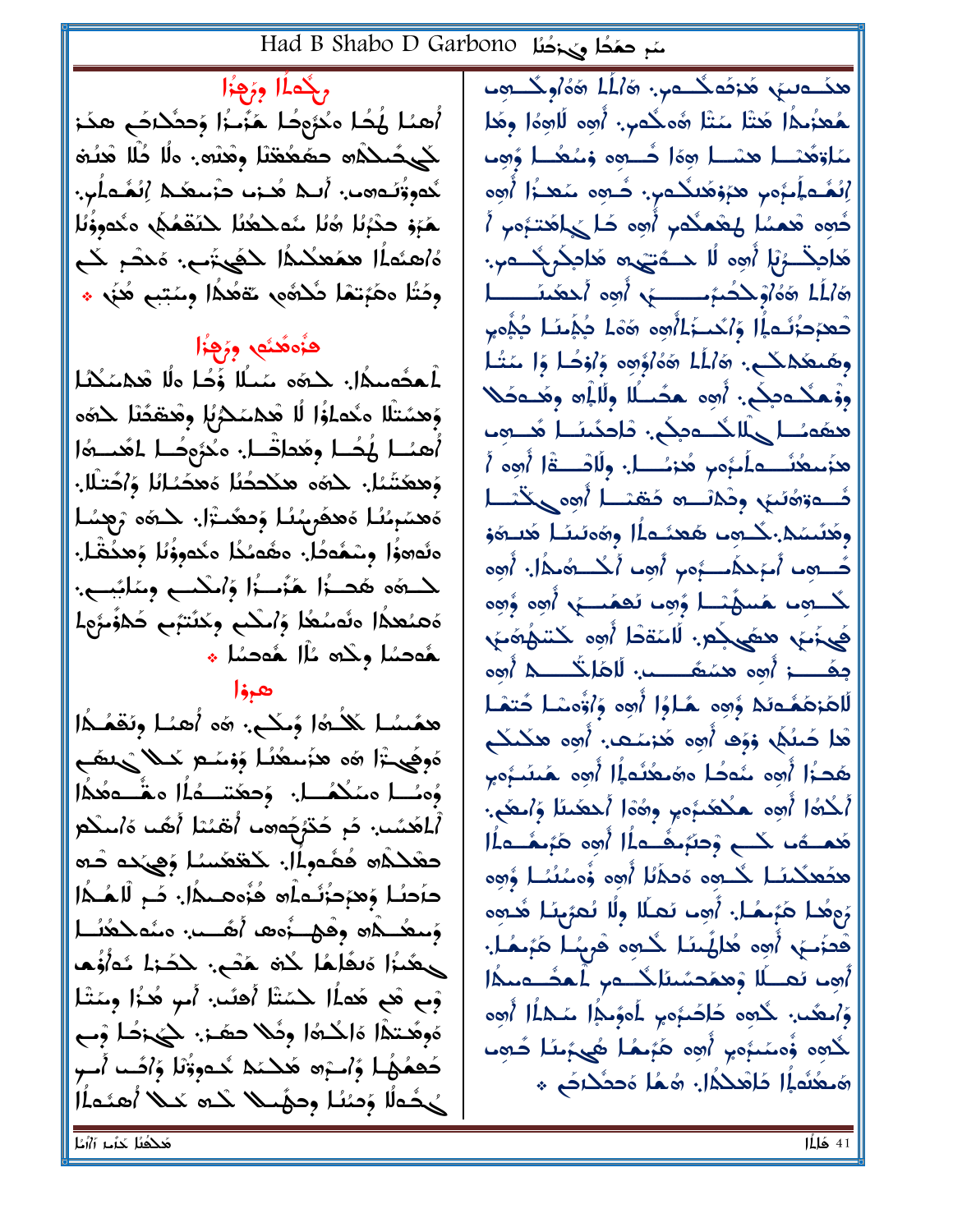Had B Shabo D Garbono سُم حمَحًا وَيَحْمَدُ اللَّهُ بِيَنْ الْفَلَامِينِينَ بِهِ

حَتمُمُّا هَيْهُمُا وهُدَمُّ مَورَّص هُدهُما. آوْه مَنْصًا مَمَكْتَسْا مَعْصَدَتْنَا مَخُوْرًا وَهَجَزَاً سُمًا أَلْهِ: حَدْهَا ۖ يَ تَصْرُ ابْتَعَكُمْ : وَلَا مَنْهَ حَمْدًا هَصْ. أُس هُوَهُا وِقَاقًا هَعْمُـٰلِعُمُا وِقَـٰوَوَهُ الْمَـٰ لحَفُوهُم مَاللَّمُنُما مَكْنَتْمَا وِهُو وَسَـٰزَهَ. هَٰدُمَۃ أُهُــٰ هَٰـٰٓئُہَـٰهُ| هُه وِحْـُه صَعْبے هِهُ| أَعْعَبْ حَرَّٰ}}نُعاً! وَسَوَّٰهَ! وِسَوَّٰهَا! وِهُعِسَٰمًا قَالَ مَعْمَى ﴾ [السَّمراء: 14 مئة مُحدَّثة أَسْمَدُ مِنْ السَّمَرَ وَعْدَه فُنُوهُعُدًا وَهُـُع. كَـهَـهُـُـا هرَّمـُـدًا فَيَحْسَلًا ضَرَ ٱرْوَهُم هَسَكُمْ هَتُنَا حَسَمَةً). مَسْبًى كَسَّـدْنَا مَكَاهَتِتْـا حَعَدَدُرْنَــهِــاًا وَهِخَـــز. ۖ حُزُهُـــه أَل معُه حَكْسًــا وَحِذْكـــزُ أَوَّل صَّهْلا: أَهْمَــدُه وُّهسُــل كَعَرِصَرَٰا وِهْنَــهِ لَمْتَصَا لَكُمْ زُوًّا وِرَهُ بِعُنُـمَارَه وَرَهُه هُدِئُ وَنُوْ ئَمَءٍ. ەَحْكَكْمَا وَمِنْدَه أَسْكُمْ حَقُدُوْهِ أَهْ وِهْكِـدًا هُمَّــدوِـدًا. كَـدَخُــدًا هَــتذَا حــزُهَ وَٱوۡقَلَّــٰٰھُا ۚ مَصۡـٰٓہٗ ۖ مَـٰہُ ۖ مَعۡلَمُ ۖ مَـٰلَّـٰہُ ۖ وَٰٓ مَـٰقَـٰتِہِ ۖ نَسْعِ. أَسِ هنّسعُنُا وِهُتمْا مَحْوَجِعًا وَٰاحَـٰـٰٓتِ ۖ لْكُتُلْ. مَكَلًا هُوْا هَقْتَهُنَّعْ لَكُنَّ هَزَيْتَهُمْا وَسَهَّىدًا: مَاسَنَـم وَٰهئـم) حسَـىلًا وِمَعَنفـُـر ەلمىغۇ كتقا ولمۇنىڭ ھئەھۋا ۋىزىكىر. مَاهَــدُه هَنَـــم حَدَّمَتَــدُهُ ـــــــــا مَنْهَنْنَـــا لَتَمَعُنُهِمْ وَالْمَسْرَاءِ وَالْمَسْرَاءِ مِنْهَا مِنْ مَشْمَرِ أَصْرُبُسَــا. مَا هَسكــد كَـــح هَـــح حَتمُـــدًا حَجَّقُـدًا. وِلْمَـزُوو قُنِّع حَمَّاوًّا مَحْمَقْـا وهَٰذَائِ کَے. مِلْعَدُومِ سَوْدُنِي مَلْسَٰعَا ۖ سَهُقَٰنِے حَمَقُنَا وَسَنُنُـبٌ: مَأَهَــٰهَا كُنَّے ەَحْنَتْبَى حْمَٰەھُدَا وِهْم مَعْسُر. مَالْمُصْ َكَــِ كَـفَـّْحَسُّـا وِؤُشَّـٰٰهِ دَوۡاصَّـٰهِ دَوۡوَٰٰٓہَـٰـٰـِ

فَيحْتَكَمُهِ. كَرَحَهُ حَفْدًا هُرْحَكَ حَدْفُط وِهَٰزِهُـٰءِهُمْ أَهُــٰ احْـُـٰـَائَـٰا. ـٰذَهُنَـٰهِ الْوَْــِ ٱلمُؤَمَّعُكِكُمْ. هَنَّى نُوهِؤُا وَسَأْمًا أَمِن نُوهِؤُا ۖ وهُم نُـهِووُا وَحَسْمُه ضُـهِٱرْهِ وِحُحْفُـا أَسْوَوْ مَحْـمَا هُقْشَـا وَبِي ضَعِ ٱلمَوْضَى حَزْبِيهَــمَ إِنْفُــداْھ. مَــدُما أَنَــعِ أُدَوْمُـــا دَـعَـَـــلَا وِفَعقَہُنّـــدہ مَحْلِتَـنُنَــلَ: حَـٰأَنُـــمَاْ وَــــِ شَــ ھمُعكنًا ەؤەمنًا مَمْع أَسِرٍ هَيُب وَسَعْدًا. لحنقضا متلهفاه ولنقشا وهالحم هشم هُوحفُنُـا سُـ90. أُسـرٍ هُثُوعُـا وَهنَـعنُنُـا وِمَةَصْلَ دَوِّسْتُوُّے، لِمُنْكُمِّسَا ضَعْ لِمُنْعَمَّسَا هَعْنَا حَنَّمٍ وُْهِمًا هِهُنَا كَتَنَفُّهَا هَـكَمَنَا دَنُّووُا سُبِئًا ۖ حَدُثُمُوا سُود وِهُكُنُّ وَهُمَا سْمِعُلْ: لِمُنَعُلُ وَبِي وِقَدْهُمَنْوَ وَهُلَ الْمَنْقُلَةُ حَقَدَهُ۞ هَنّبَ: أَسر هزَدَٰ;َلا هَقَدَٰ;ا وِثَلا همُنعا لَاهِ. كَدَنَدْنُنْهُ أَسْمَاحْتُنَا لِلْحَيْلُةِ حنّــم هَــمُـلّــماُهَ ــمَــّـــم. ضَــم حمَّصُــمَــماُهَ لِمَ اللَّهُ مِنْ اللَّهُ مِنْ اللَّهُ مُسَمًّا اللَّهُ مُشَاءً مِنْ اللَّهُ مِنْ اللَّهُ مِنْ وْبِ وِهَـاوَٓا صَـٰٓ أَقْـٰهِ هَـٰٓ وَحَـٰكِـدُهِ كَٰٰهُۥُوهُا صَـٰرٍ سأَنـَٰٓرَا ۖ هَـُزِوْ. وَسَـٰفَ كَـٰفُـلا إِنِّم وِلْكُمُلًا وِهُمْمٍ لِحَمَّوِي. أَهِلًا ضَدِّيتًا هُنْسِم 500 وِلْعُلْــمِ. ݣَـعْعُزْسًا وْسِم 50 وَالْحُدَّىــــع مَاهُتْــا هَنَـــا هنَــــهَــلا هِمَا حثَــدوّهُ،ل. هَـــع حُـزهُـــا وِصَّاصُــةهـــه أَهُـــــم. مُتَجُوَّا مَحْقَلًا وَهِدَ حَبْسِعُكَ إِنْعُـٰءاُهِ وِلَٰا هَدْوَوْمًا هَحَم. حْنَعْمُدًا مَقْنُدًا هَيْسُلْدًا. هُم كَسِعًا ائْدَوْا هَدَىٰ: أَبِ ٱتَّوَلَّا لَمُدًا هُنُوهُا وِمَتْلًا وِئُمْ حَهُــز. كَعَصَّمُــهِا

هَكْفُلُ حَرَّى ٱلْأَمَّا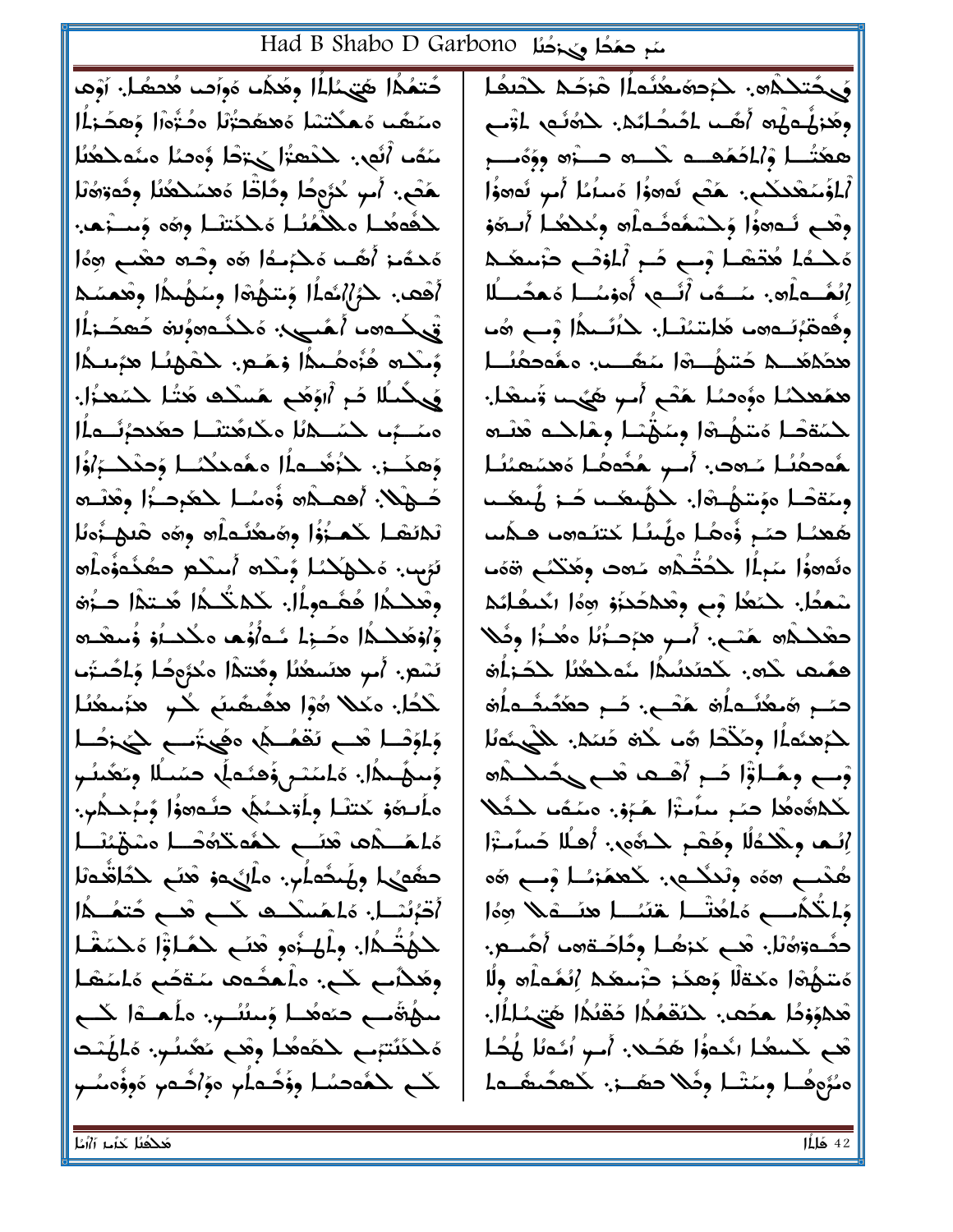همُسْرًا وُٱسْرَه وَحْمُسًا هَكْسِجًا هَخَسَةَنَهَا هَالرَهكُمْمِرُه مَكْمًا وُءَمِنُاوُهاَهزُنَا كَكُت أَهْنُماْ وُوم مَاكْتْمَتْرُه. حُوتْ وَيْمَنّْهَا مغرمنده كلوم فبفا ؤوه كمختره هَالْسِلًا حَفَاهَـلًا. لَلْلَوْهِ هَعْنَـلٍ وَهَزَٰلِيَـدُـل هَٰالَــهِ أُهِهِ أَحـٰزًا وِوَّەۡــمِ هَٰـْنِــُـمَالِـحَكَــنَـالِ. هَه لَــٰـٰۃوہُ﴾ اُبْحِہ سائلہ کِــُم لَـٰـٰۃوہُ﴾ وِهُـٰـٰۃِہٖ لَـٰہۖوہ لَـٰہِۃوہُ﴾ وكبوب تكافسوه ؤوه تحكفا فتتفوكن أَهِبَ نَعَلًا مِنْكُمْ هُدَّهَا نَسْمٌ شَهِهِ وَسُعُدًا وَّهِ ۚ إِنْعُـٰٓءَأَـٰـٰٓءٍ ۚ ۚ مَٰنِـنَّـٰكُلَّهَ ۚ أَهِهِ وَٱوۡحُـٰٓ أَهِهِ َ مَحَىلًا وَإِ هُوهَرُبُمْ‰ ) هَالَتِسُلَّا هَادِكِهُنَا. لَّكْتُومَا ٱلْمُتَنَاهُمُ وَهِيَجْتَنَاهُ | كَتَوْمَا سَتَهْتَنَاهُمُ | هِهَمَسْلَاهِ : يُحْمِيَ ذَاهَبِهُا لَبِقَا هَهِ فَيَهِ حِكْدُاسًا وَوَّسعْداً. لَاسْتَقْدَا أَهِمْ كَتَنْهُدْوَا وَسَّهُمْا وَلِكْتُوه هَاءِلُوه جُوهَدٍ هُوكُلُو . مِزْهِ بَحُوُرًا أُبِهِم هِجَمِيْسُلُ وَٱسْتَحْلَلْ أُبِهِم وَٱسْتَرَاحُواً. لِحَهَٰىعَكِ أُمِهِ أَحِزَا هُبِعَكِ أُمِهِ هَعِيْاً جُمِي دَهُـدهُـــا وُرَدِه وَدَهُـــا أَرْدَه دهُـنـُــا حَتنُـــدْ(ه فَمَسْكُلُونَ وَيُنْسَوْهُمْ مُنْصِرِمًا لَلْهُ صَلَّاقِهَا وكتلُمُه، مَكْسِهِ مَانْسِرِ وِعْدَهُ سْلَمْ حَدَّة هَــا. لَاهِهِ خَاسَةٍ وِهُسَنَّوْهُ إِحَا هَالْمُحْمَدِ حُهِب هَكُلُّمْوَه هُدَكَّكُهُ. هرَجزُنَا أُهِه هُذَا وِثَلا فَمَنْظُمْ أَنْكُرُهُ: شُمْلَحْفُنُا رُوُونَكُمْ كُلُومَا كَـٰٓزَٰٰٰٓٓا وُهِـٰ تِنۡدَنُـٰٓـٰٰٓهُا كَـٰهِـٰ هَٰعُنُّـِـٰٓا وُهِـٰ هَٰىعُنُمَاٰئِمَا. أَهِبَ نَصَلًا وِحُبِّ هَٰذُمَّمَاٰئِمَا همَكُدهاً وُوسَا كُلْمِهِ صَحْكًا. لْلحِسَّوَا وَا هُــاوًّا أَهِــْ نَعَـــلًا وِهُـاهُـعَــْـــهِ هُــــهِـّ فالكلفيخ فبوب ةاهبها وصراه لكبوه ئەھكىا ۋەە كائىل ھەرۈڭلە. ھىلىۋىگە لْحُمْلا (ِلْعُمَار ( Angr. solange ) وحُمَـٰزِمُـا

هَٰٓۥۡهُمُ اهُهُا حَثَدَاضَ حَذُدْهُبِ \* تحمزا حَـزُه وُٱعْلَمَاْ وُٱلصَّـز هُــوْلًا فَــوْهُلَى. ەئەد ھَتُل مَتْل حَمُعزُماً). ەُاھُم حَدَرَانُو وَمِنۡدَاسُدًا ۚ ہُٰاسَّے ۖ خَدۡرَٰہٗ ۚ وَۡاٰوۡھَٰدَھَٰا ۖ ہِ مَـٰہِ ص تُدوووُلَا كَعِعْنَسِيمًا. وَأَصَّـع قَبِ هَدِمَاًا لْكَصَرْةَ شَوْأُؤُهَا وُّسَعَا فِشُوْهِكُمْ). وَعَصَّفْ سُــةكَــة وَسَـهُــــداً! ۚ أَنــــــدْ هُـــــدْ\ لحَفَىٰ;هُــا هُلَا وِكَتَّبَـــرٍ. هأَلمعُــزُا وِهُــزُه أَم لْخَدْبِلُمْ هُبُعْدًا. هُصَنُّوها لِحُنَكِّرْسَةَ هُلِ تَتَمُلًا مَمُتِكُمُّاً. مَنْسُعِ كَكَنَتْرَسِينَ وَحَقْصَه كَنْكَلّْ هُجَـزُنٍ جَمَّتُهُما الْمُ وَلَعَـزُوًّا. وَيَقَضَّبَ لَّاحِدَٰہ لَّا هَٰٰٓدَہُوۡوَحُنَــٰہِؕا ۖ: ہوۡاۡصَّـٰم ہَوۡوُہنُــٰبِ هُبُما \*

لمُؤْمُلًا وِمَءِهُدًا هُمَـهُمًا حَكْدُا لِمُوْمُلًا هْبِؤُا وِرَّهِزًا

همُسُلُمْ أُهِهِ ٱلْحُمَٰنِيِّ أُهِهِ هَٰذِسُنُا وَتَعْمُدُا أَهِهِ وَهِيَ تَرْسَىٰ أَهِهِ هُزَسِعْتُ وَهُزْسَعْدُ هِ معالم المنتصرية المناهي مخليفين معكاكنا لمُعَزَّا. وِحُبِّهِ هَاسِئًا هَيُجَاوَّبٍ. أَبِّهِ نَعْلًا وْحَوَّهُكَـــدُّه أَ أَنْقَنُنْـــا هَالْسَكَـــه كَــــهِ هَكِذَبَرَه أَهِبَ فُعَُجِدًا. لَاهِجَ تَسْأَ وِلَاهَمِ أَحْسِنَ حُسْنِهِ هَجِدْوُرُومَا هُرُجَانُسُمْ أُمِرُنَّهُ أُرْمِمَ هُدِدْهُنُدًا. أَمِن نَعلًا وِكْمِن سْعَدًا وَمِن سعُلِمًا وفَهِزُوها هَانْسَكُمْ: أُمِنْ شُوكَعُنَا دَاهُدُلَا أُرْمَهِ دَاهُدِهُا أَكْرَهِ رَهُمَكُنَّهِ. كُلُّهَت صُّفُواْ وَوَصَالُؤُهَا هُدُوهِ هَدْهَاْ لَكُمُتْكَلِّ هُدِكْدَكُم، أُمِهِ هُذَا وَا هَيْ أُمِهِ وَهُـتَمَّا أَهِهِ أَلْحَمُ وَقُلاً إِنَّعْنَا. كَلَّهِهِ يَجْهُلُا قُلِهِهِ

مَحْفُلًا حَبَّى ٱلْأَمَّا